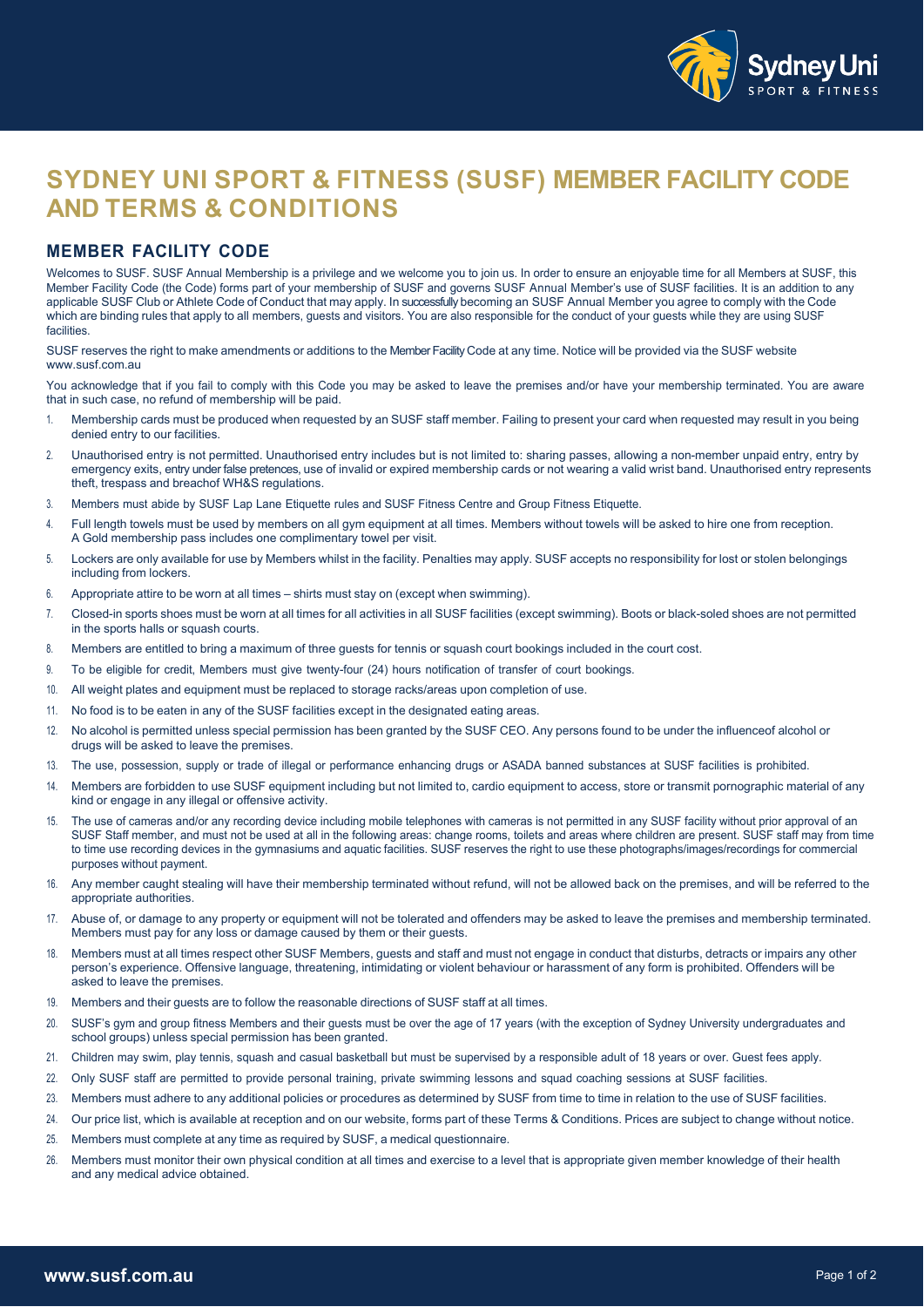



## **SPORT FACILITIES USAGE & PASS PURCHASE**

Despite any publication, announcement or advice, SUSF is not obliged to grant Annual Membership to any individual at any time. We may accept or reject an application for Annual Membership at any time within the thirty (30) days following your application (the 'Probation Period') without having to give reasons.

Any acceptance by us during this Probation Period is conditional and we reserve the right to reject your application for any reason. If we reject an application, we will endeavour to notify you of that rejection within a reasonable time after you submit your application. If we have already received your payment for the Annual Membership, we will refund in full the Annual Membership Fee you paid, in a reasonable time after our rejection notification.

All SUSF Members must complete any forms as reasonably requested by SUSF staff, or they will not be permitted to use the facility.

A variety of pass purchase options are available to all Members and guests of Members, including a fortnightly billing option. Please see the special terms and conditions for the fortnightly billing option as conditions do apply.

When a membership expires, so do the services originally included. Please choose carefully, as there are no refunds except in special circumstances (see below). 10-visit passes expire one year from the date of purchase.

## **FITNESS INDUSTRY CODE OF PRACTICE**

All SUSF facilities meet the Fitness Industry Code of Practice in all matters, including its Terms & Conditions. A copy of the Code is available at reception. Alternatively, you can contact Fitness NSW on (02) 9460 6200 or www.fitness.org.au

#### **MEMBERSHIP CARD**

Membership cards must be shown on every visit. Lost cards must be replaced. A replacement card fee applies. Memberships are not transferable i.e. they cannot be used by anyone other than the member assigned to the card. Abuse of membership privileges will result in immediate termination of membership, without refund.

#### **COOLING OFF PERIOD AND TERMINATION PRIOR TO THE END OF TERM**

In this warning, references to "the supplier" mean us, and references to "you" mean you and your child (if you have agreed to these Terms & Conditions on behalf of a child).

Under section 139A of the Australian Consumer Law the supplier is entitled to ask you to agree that these statutory guarantees do not apply to you. If you sign this form, you will be agreeing that your rights to sue the supplier under the Australian Consumer Law if you are killed or injured because the services

There is a seven (7) day cooling off period for all prepaid term memberships of three months or longer. Any refund request must be made in writing to the Centre Manager, during the cooling off period, and will be subject to a deduction of an administration fee (see below) and fees for the services already received. Except for permanent physical incapacity, which must be validated by a certificate from a registered medical practitioner, membership is not refundable for any other reason or circumstances beyond SUSF's control.

A decision to offer a refund will be at the sole discretion of SUSF management. Where a refund is offered, we agree that it will be paid by bank transfer within seven (7) days of the claim being received. A \$35 administration fee will be charged, along with a deduction for the value of any services received (including visits, fitness assessments and/or personal programs).

The seven (7) day cooling off period does NOT apply to: 10-visit passes or any subsequent purchase of any prepaid term memberships including renewals.

SUSF will terminate your membership if any part of your membership fees remains unpaid 28 days after falling due. If your membership is terminated for this reason SUSF will collect the full amount of membership fees for the remainder of the then current billing period and any arrears.

## **LIABILITY**

In the course of exercising or engaging in any recreational activities while using any SUSF facilities, if you are killed or injured, SUSF will not be liable except to the extent caused by our gross negligence. In this section:

- gross negligence, means as defined below; and
- recreational activities, means your participation in a sporting activity or a similar leisure time pursuit or your participation in any other activity that involves a significant degree of physical exertion or physical risk and is undertaken for the purposes of or incidental to recreation, enjoyment or leisure.

Under the Australian Consumer Law several statutory guarantees apply to the supply of certain goods and services. These guarantees mean that the supplier named on this form is required to ensure that the recreational services it supplies to you:

- are rendered with due care and skill; and
- are reasonably fit for any purpose which you, either expressly or by implication, make known to the supplier; and
- might reasonably be expected to achieve any result you have made known to the supplier.

provided were not in accordance with these guarantees, are excluded, restricted or modified in the way set out in this form.

The change to your rights, as set out in this Agreement, does not apply if your death or injury is due to gross negligence on the supplier's part. Gross negligence, in relation to an act or omission, means doing the act or omitting to do an act with reckless disregard, with or without consciousness, for the consequences of the act or omission.

#### **TIME STOPS**

Time stop must be requested by a member prior to the period of absence otherwise the time stop will not be valid. Gold pass holders receive free time stops. For other pass holders a time stop fee of \$15 is due at time of each request. Time stop privileges are available for a minimum of ten (10) days and a maximum of forty-two (42) days only for a 12 month pass, twenty-one (21) days only for a 6 month pass and ten (10) days only for a 3 month pass.

A time stop may be considered on other term memberships of three (3) months or longer for reasons of temporary physical incapacity. In the case of temporary physical incapacity, the member must request a Time Stop within eight (8) weeks of its occurrence with a certificate validated by a registered medical practitioner. Time stops will only be granted for the time specified in the certificate. A temporary physical incapacity can be defined as "an injury or ailment which prohibits the individual from participating in any kind of physical activity offered by the facility, for a period of up to twelve (12) months".

A decision to offer a time stop will be at the sole discretion of SUSF management. SUSF annual memberships cannot be put on hold.